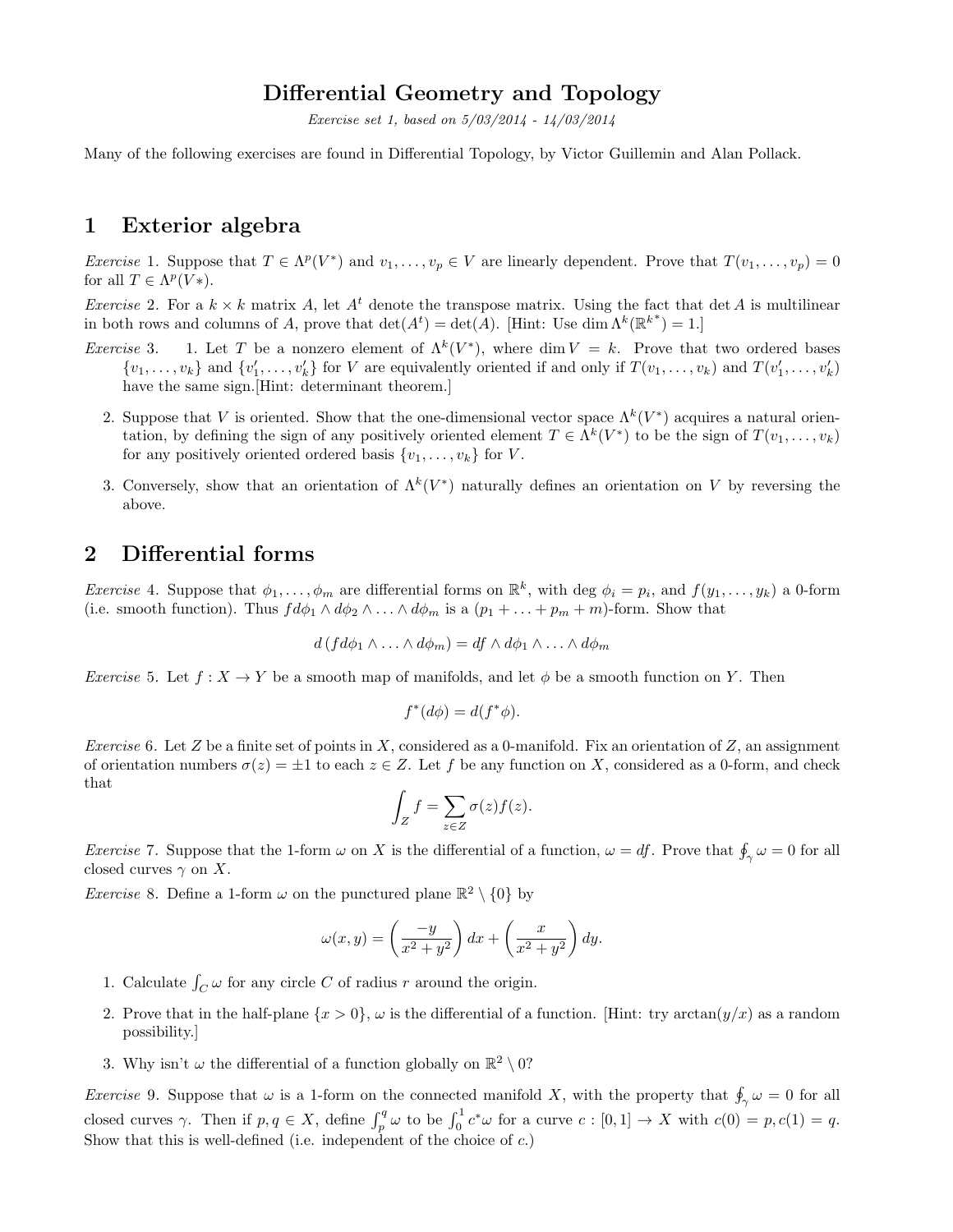# 3 Stokes theorem

*Exercise* 10. The Divergence theorem in electrostatics. Let D be a compact region in  $\mathbb{R}^3$  with a smooth boundary S. Assume  $0 \in Int(D)$ . If an electric charge of magnitude q is placed at 0, the resulting force field is  $q\mathbf{r}/r^3$ , where  $\mathbf{r}(x)$  is the vector to a point x from 0 and  $r(x)$  is its magnitude. Show that the amount of charge q can be determined from the force on the boundary by proving Gauss's law:

$$
\int_{S} \mathbf{F} \cdot \mathbf{n} dA = 4\pi q.
$$

[Hint: apply the Div. Thm. to a region consisting of D minus a small ball around the origin.]

Exercise 11. Suppose that  $X = \partial W$ , W is compact, and  $f : X \to Y$  is a smooth map. Let  $\omega$  be a closed k-form on Y, where  $k = \dim X$ . Prove that if f extends to all of W, then  $\int_X f^* \omega = 0$ .

*Exercise* 12. Suppose that  $f_0, f_1 : X \to Y$  are homotopic maps and that the compact, boundaryless manifold X has dimension k. Prove that for all closed k-forms  $\omega$  on Y,

$$
\int_X f_0^* \omega = \int_X f_1^* \omega.
$$

*Exercise* 13. Show that if X is a simply connected manifold, then  $\oint_{\gamma} \omega = 0$  for all closed 1-forms  $\omega$  on X and all closed curves  $\gamma$  in X.